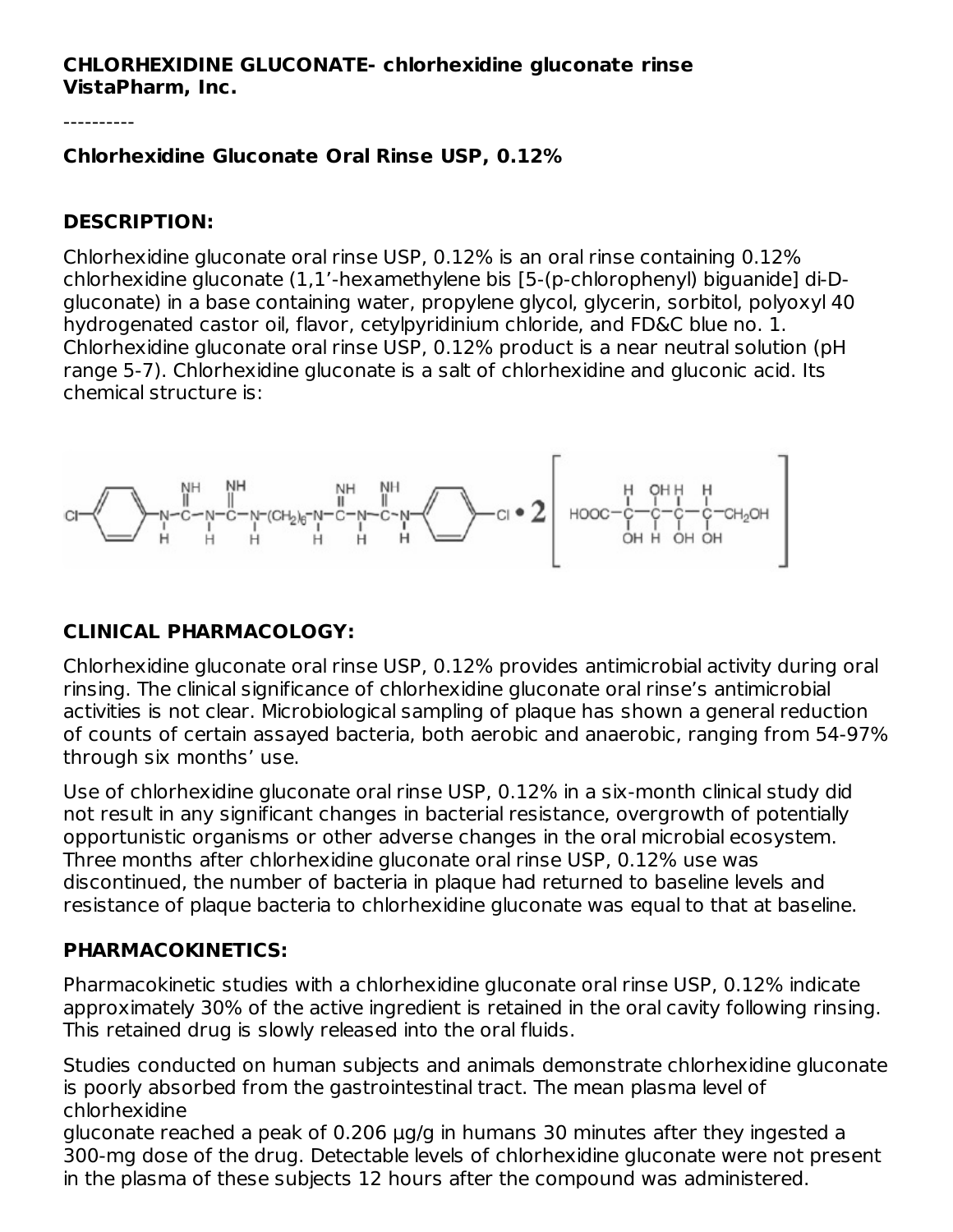in the plasma of these subjects 12 hours after the compound was administered. Excretion of chlorhexidine gluconate occurred primarily through the feces ( $\sim$ 90%). Less than 1% of the chlorhexidine gluconate ingested by these subjects was excreted in the urine.

# **INDICATIONS AND USAGE:**

Chlorhexidine gluconate oral rinse USP, 0.12% is indicated for use between dental visits as part of a professional program for the treatment of gingivitis as characterized by redness and swelling of the gingivae, including gingival bleeding upon probing. Chlorhexidine gluconate oral rinse USP, 0.12% has not been tested among patients with acute necrotizing ulcerative gingivitis (ANUG). For patients having coexisting gingivitis and periodontitis, see PRECAUTIONS.

# **CONTRAINDICATIONS:**

Chlorhexidine gluconate oral rinse USP, 0.12% should not be used by persons who are known to be hypersensitive to chlorhexidine gluconate or other formula ingredients.

# **WARNINGS:**

The effect of chlorhexidine gluconate oral rinse USP, 0.12% on periodontitis has not been determined. An increase in supragingival calculus was noted in clinical testing with users of chlorhexidine gluconate oral rinse USP, 0.12% compared with control users. It is not known if chlorhexidine gluconate use results in an increase of subgingival calculus. Calculus deposits should be removed by a dental prophylaxis at intervals not greater than six months. Anaphylaxis, as well as serious allergic reactions, have been reported during postmarketing use with dental products containing chlorhexidine.

SEE CONTRAINDICATIONS.

# **PRECAUTIONS:**

### **General:**

1. For patients having coexisting gingivitis and periodontitis, the presence or absence of gingival inflammation following treatment with chlorhexidine gluconate oral rinse USP, 0.12% should not be used as a major indicator of underlying periodontitis.

2. Chlorhexidine gluconate oral rinse USP, 0.12% can cause staining of oral surfaces, such as tooth surfaces, restorations, and the dorsum of the tongue. Not all patients will experience a visually significant increase in tooth staining. In clinical testing, 56% of the chlorhexidine gluconate oral rinse USP, 0.12% users exhibited a measurable increase in facial anterior stain, compared to 35% of control users after six months; 15% of the chlorhexidine gluconate oral rinse USP, 0.12% users developed what was judged to be heavy stain, compared to 1% of control users after six months. Stain will be more pronounced in patients who have heavier accumulations of unremoved plaque. Stain resulting from the use of chlorhexidine gluconate oral rinse USP, 0.12% does not adversely affect health of the gingivae or other oral tissues. Stain can be removed from most tooth surfaces by conventional professional prophylactic techniques. Additional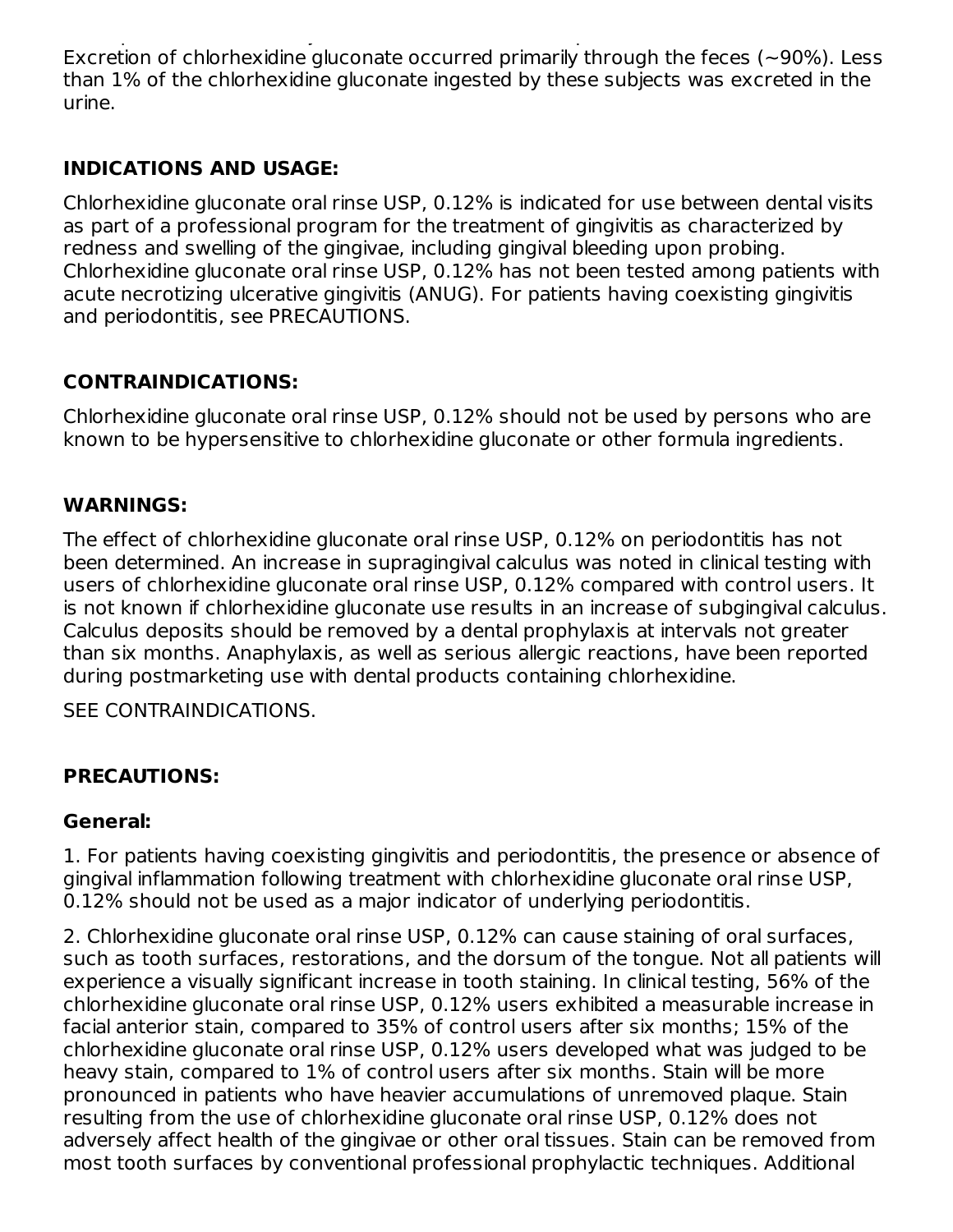time may be required to complete the prophylaxis. Discretion should be used when prescribing to patients with anterior facial restorations with rough surfaces or margins. If natural stain cannot be removed from these surfaces by a dental prophylaxis, patients should be excluded from chlorhexidine gluconate oral rinse USP, 0.12% treatment if permanent discoloration is unacceptable. Stain in these areas may be difficult to remove by dental prophylaxis and on rare occasions may necessitate replacement of these restorations.

3. Some patients may experience an alteration in taste perception while undergoing treatment with a chlorhexidine gluconate oral rinse USP, 0.12%. Rare instances of permanent taste alteration following chlorhexidine gluconate oral rinse USP, 0.12% use have been reported via postmarketing product surveillance.

# **Pregnancy: Teratogenic Effects:**

Pregnancy Category B. Reproduction studies have been performed in rats and rabbits at chlorhexidine gluconate doses up to 300 mg/kg/day and 40 mg/kg/day, respectively, and have not revealed evidence of harm to fetus. However, adequate and well-controlled studies in pregnant women have not been done. Because animal reproduction studies are not always predictive of human response, this drug should be used during pregnancy only if clearly needed.

# **Nursing Mothers:**

It is not known whether this drug is excreted in human milk. Because many drugs are excreted in human milk, caution should be exercised when chlorhexidine gluconate oral rinse USP, 0.12% is administered to nursing women. In parturition and lactation studies with rats, no evidence of impaired parturition or of toxic effects to suckling pups was observed when chlorhexidine gluconate was administered to dams at doses that were over 100 times greater than that which would result from a person's ingesting 30 mL (2 doses) of chlorhexidine gluconate oral rinse USP, 0.12% per day.

# **Pediatric Use:**

Clinical effectiveness and safety of chlorhexidine gluconate oral rinse USP, 0.12% have not been established in children under the age of 18.

# **Carcinogenesis, Mutagenesis, Impairment of Fertility:**

In a drinking water study in rats, carcinogenic effects were not observed at doses up to 38 mg/kg/day. Mutagenic effects were not observed in two mammalian in vivo mutagenesis studies with chlorhexidine gluconate. The highest doses of chlorhexidine used in a mouse dominant-lethal assay and a hamster cytogenetics test were 1000 mg/kg/day and 250 mg/kg/day, respectively. No evidence of impaired fertility was observed in rats at doses up to 100 mg/kg/day.

# **ADVERSE REACTIONS:**

The most common side effects associated with chlorhexidine gluconate oral rinse USP, 0.12% are: (1) an increase in staining of teeth and other oral surfaces, (2) an increase in calculus formation, and (3) an alteration in taste perception; see WARNINGS and PRECAUTIONS. Oral irritation and local allergy-type symptoms have been spontaneously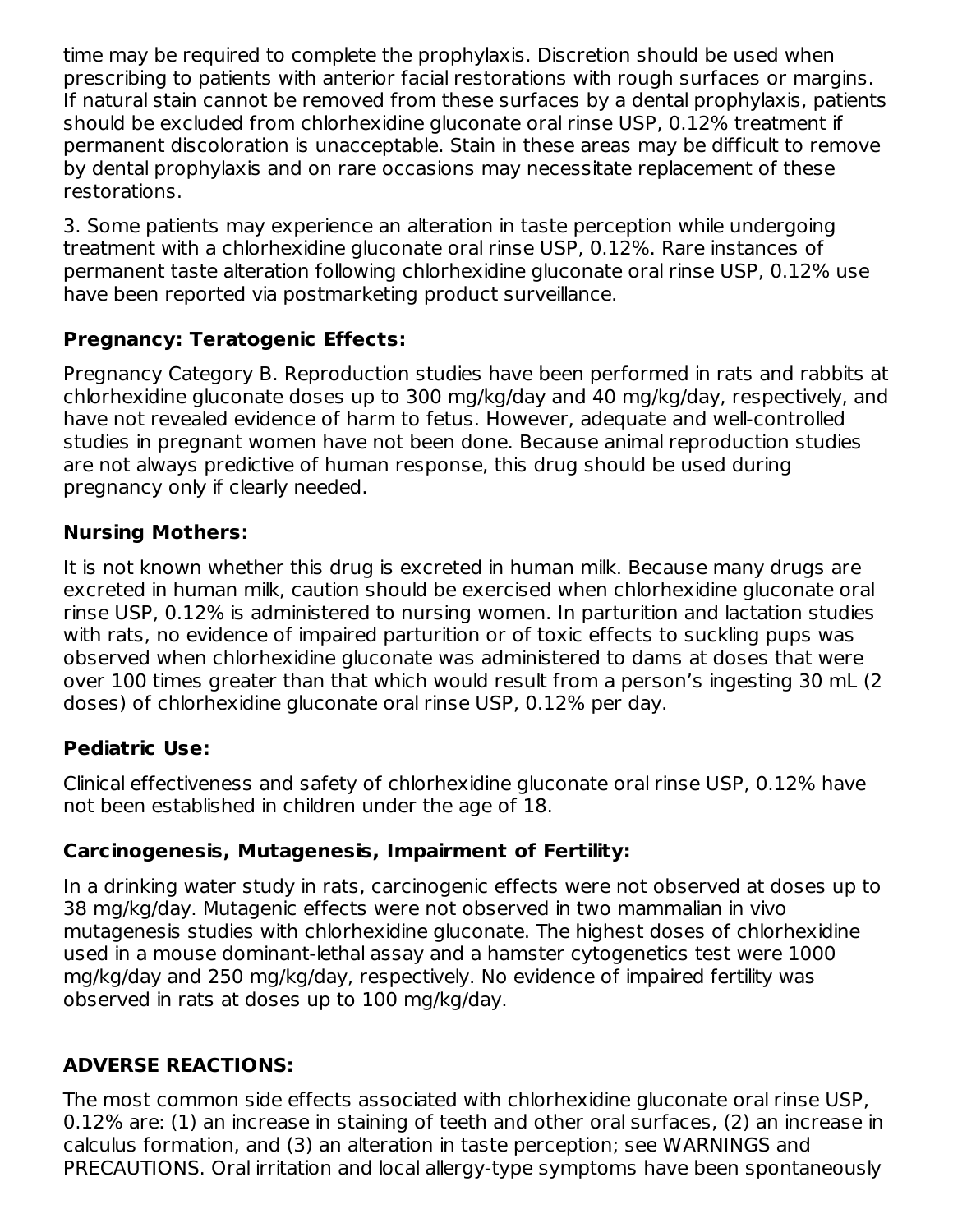reported as side effects associated with use of chlorhexidine gluconate rinse. The following oral mucosal side effects were reported during placebo controlled adult clinical trials: aphthous ulcer, grossly obvious gingivitis, trauma, ulceration, erythema, desquamation, coated tongue, keratinization, geographic tongue, mucocele, and short frenum. Each occurred at a frequency of less than 1.0%.

Among postmarketing reports, the most frequently reported oral mucosal symptoms associated with chlorhexidine gluconate oral rinse USP, 0.12% are stomatitis, gingivitis, glossitis, ulcer, dry mouth, hypesthesia, glossal edema, and paresthesia.

Minor irritation and superficial desquamation of the oral mucosa have been noted in patients using chlorhexidine gluconate oral rinse.

There have been cases of parotid gland swelling and inflammation of the salivary glands (sialadenitis) reported in patients using chlorhexidine gluconate oral rinse.

# **OVERDOSAGE:**

Ingestion of 1 or 2 ounces of chlorhexidine gluconate oral rinse USP, 0.12% by a small child  $(-10 \text{ kg body weight})$  might result in gastric distress, including nausea. Medical attention should be sought if more than 4 ounces of chlorhexidine gluconate oral rinse USP, 0.12% is ingested by a small child.

# **DOSAGE AND ADMINISTRATION:**

Chlorhexidine gluconate oral rinse USP, 0.12% therapy should be initiated directly following a dental prophylaxis. Patients using chlorhexidine gluconate oral rinse USP, 0.12% should be reevaluated and given a thorough prophylaxis at intervals no longer than six months. Recommended use is twice daily oral rinsing for 30 seconds, morning and evening after toothbrushing. Usual dosage is 1/2 fl. oz. (one 15 mL unit-dose cup) of undiluted chlorhexidine gluconate oral Rinse USP, 0.12%. Patients should be instructed not to rinse with water or other mouthwashes, brush teeth, or eat immediately after using chlorhexidine gluconate oral rinse USP, 0.12%. Chlorhexidine gluconate oral rinse USP, 0.12% is not intended for ingestion and should be expectorated after rinsing.

### **HOW SUPPLIED:**

Chlorhexidine gluconate oral rinse USP, 0.12% is a blue liquid supplied as follows:

NDC 66689-106-01: 15 mL unit-dose cup

NDC 66689-106-50: Case contains 50 unit-dose cups of 15 mL (NDC 66689-106-01), packaged in 5 trays of 10 unit-dose cups each.

NDC 66689-106-99: Case contains 100 unit-dose cups of 15 mL (NDC 66689-106-01), packaged in 10 trays of 10 unit-dose cups each.

### **Store at 20° to 25°C (68° to 77°F) excursions permitted between 15° to 30°C (59° to 86°F) [see USP Controlled Room Temperature].**

**DIRECTIONS FOR USE:**Swish in mouth undiluted for 30 seconds, then spit out. Use after breakfast and before bedtime. Or, use as prescribed.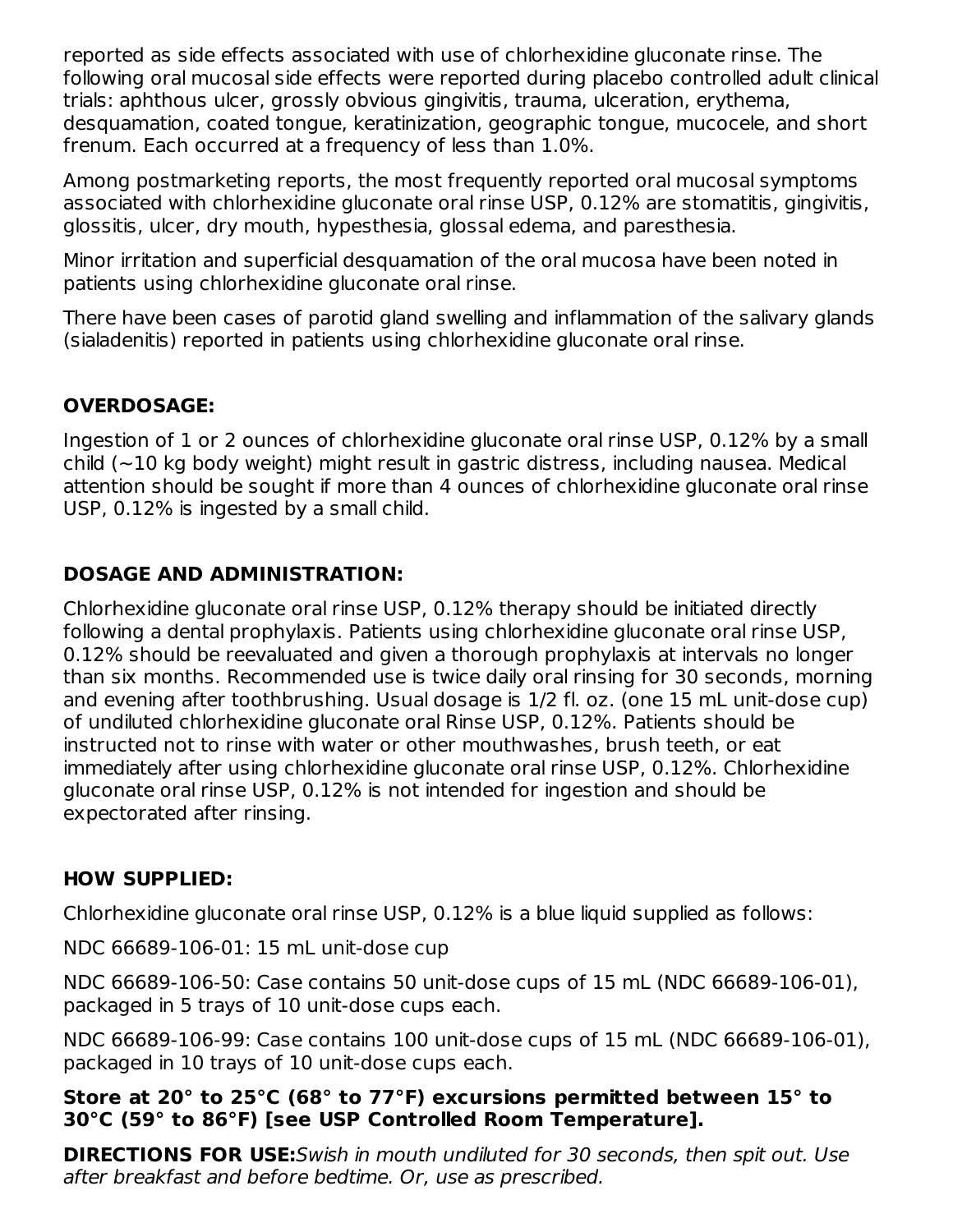### **NOTE: To minimize medicinal taste, do not rinse with water immediately after use.**

### **WHAT TO EXPECT WHEN USING CHLORHEXIDINE GLUCONATE ORAL RINSE USP, 0.12%**

Your dentist has prescribed chlorhexidine gluconate oral rinse USP, 0.12% to treat your gingivitis, to help reduce the redness and swelling of your gums, and also to help you control any gum bleeding. Use chlorhexidine gluconate oral rinse USP, 0.12% regularly, as directed by your dentist, in addition to daily brushing. Spit out after use. Chlorhexidine gluconate oral rinse USP, 0.12% should not be swallowed.

If you develop allergic symptoms such as skin rash, itch, generalized swelling, breathing difficulties, lightheadedness, rapid heart rate, upset stomach or diarrhea, seek medical attention immediately. Chlorhexidine gluconate oral rinse USP, 0.12% should not be used by persons who have a sensitivity to it or its components.

Chlorhexidine gluconate oral rinse USP, 0.12% may cause some tooth discoloration, or increases in tartar (calculus) formation, particularly in areas where stain and tartar usually form. It is important to see your dentist for removal of any stain or tartar at least every six months, or more frequently if your dentist advises.

Both stain and tartar can be removed by your dentist or hygienist. Chlorhexidine gluconate oral rinse USP, 0.12% may cause permanent discoloration of some front tooth fillings.

- To minimize discoloration, you should brush and floss daily, emphasizing areas which begin to discolor.
- Chlorhexidine gluconate oral rinse USP, 0.12% may taste bitter to some patients and can affect how foods and beverages taste. This will become less noticeable in most cases with continued use of chlorhexidine gluconate oral rinse USP, 0.12%.
- To avoid taste interference, rinse with chlorhexidine gluconate oral rinse USP, 0.12% after meals. Do not rinse with water or other mouthwashes immediately after rinsing with chlorhexidine gluconate oral rinse USP, 0.12%.

If you have any questions or comments about chlorhexidine gluconate oral rinse USP, 0.12%, contact your dentist, pharmacist or call VistaPharm, Inc. at 1-888-655-1505.

Call your health care provider for medical advice about side effects. You may report side effects to FDA at 1-800-FDA-1088.

# **Rx Only. Keep out of reach of children.**

Distributed by: VistaPharm, Inc. Largo, FL, USA

VP2536 06/2021

### **PRINCIPAL DISPLAY PANEL**

**Chlorhexidine Gluconate Oral Rinse USP, 0.12%**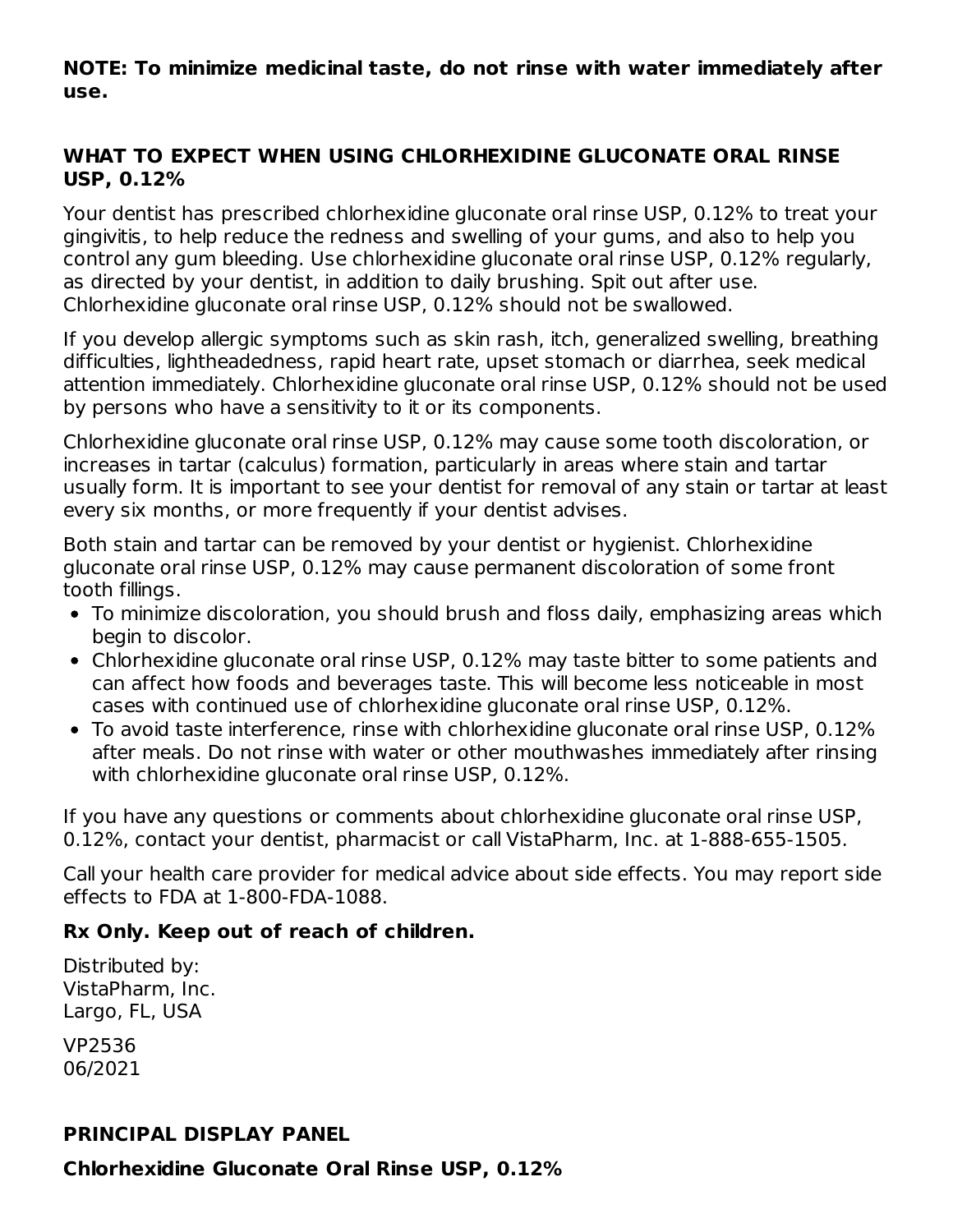### **Alcohol-Free**

### **Delivers 15 mL**

Store at 20°-25°C [68°-77°F]; [see USP CRT conditions].

Distributed by:

VistaPharm

Largo, FL 33771, USA

# XactDose

# **Rx Only**

VP2535

06/21

NDC 66689-106-01



# **CHLORHEXIDINE GLUCONATE**

chlorhexidine gluconate rinse

| <b>Product Information</b>     |                                          |                       |                                  |  |  |  |  |  |
|--------------------------------|------------------------------------------|-----------------------|----------------------------------|--|--|--|--|--|
| <b>Product Type</b>            | <b>HUMAN PRESCRIPTION</b><br><b>DRUG</b> | Item Code<br>(Source) | NDC:66689-106(NDC:0126-<br>0282) |  |  |  |  |  |
| <b>Route of Administration</b> | <b>BUCCAL</b>                            |                       |                                  |  |  |  |  |  |